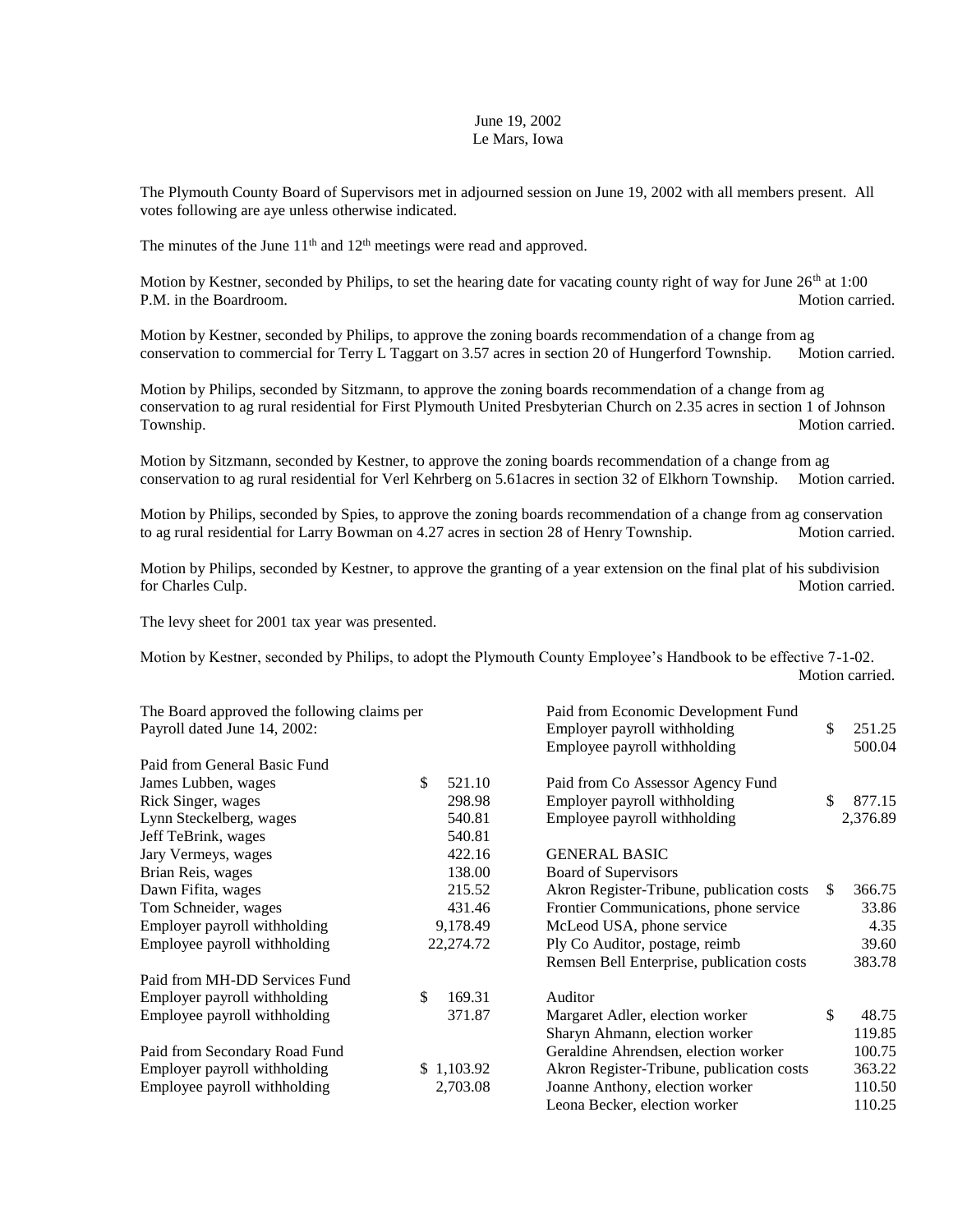| Harold Binneboese, election worker                           | \$<br>121.65 | Delores Westhoff, election worker       | \$<br>122.85 |
|--------------------------------------------------------------|--------------|-----------------------------------------|--------------|
| Bonnie Blum, election worker                                 | 107.25       | Joyce Willer, election worker           | 107.25       |
| James Bogenrief, election worker                             | 114.75       |                                         |              |
| Janice Bolte, election worker                                | 110.85       | Treasurer                               |              |
| Fay Buss, election worker                                    | 109.05       | Allied Document, renewals, postage due  | \$<br>602.63 |
| Rosemary Christensen, election worker                        | 115.05       | Frontier Communications, phone service  | 160.01       |
| Martha Dale, election worker                                 | 112.65       | LeMars Bank & Trust, transfer fee       | 10.00        |
| Des Moines Stamp, supplies                                   | 29.75        | LeMars Daily Sentinel, publishing costs | 1,676.00     |
| Jeannine Downing, election worker                            | 107.25       | LeMars Postmaster, envelopes, postage   | 8,955.00     |
| Fidlar Doubleday, supplies                                   | 514.52       | McLeod USA, phone service               | 37.09        |
| Genevieve Flannery, election worker                          | 122.25       | Microfilm Imaging, service agreement    | 500.00       |
| Frontier Communications, phone, fax                          | 205.21       | Standard Office, supplies               | 121.35       |
| Barbette Grimm, election worker                              | 140.50       |                                         |              |
| Helen Hagan, election worker                                 | 137.25       | <b>County Attorney</b>                  |              |
| Ardis Hartmann, election worker                              | 104.00       | Frontier Communications, phone service  | \$<br>167.15 |
| Marilyn Helmers, election worker                             | 107.25       | Brooke Hensley, transcript copy         | 20.00        |
| Iris Hemmingson, election worker                             | 107.25       | LeMars Postmaster, stamps               | 366.00       |
| Freda Hoss, election worker                                  | 100.75       | McLeod USA, phone service               | 45.97        |
| Joan Johnson, election worker                                | 113.25       | Micro Warehouse, equipment              | 4,610.00     |
| Loretta Kennedy, election worker                             | 110.50       | Pengad, supplies                        | 27.90        |
| Marion Kilstromn, election worker                            | 138.10       | Carolyn Plueger, depositions            | 439.95       |
| Elaine Klingensmith, election worker                         | 107.25       | Darin Raymond, meals, mileage           | 254.10       |
| Donald Konopasek, election worker                            | 113.55       | Dianne Schuetts, depositions            | 69.00        |
| Bernice Koopman, election worker                             | 107.25       | Standard Office, supplies               | 38.20        |
| Mark Koopman, election worker                                | 107.25       |                                         |              |
| Joann Kots, election worker                                  | 126.70       | Sheriff                                 |              |
| Audrey Kurth, election worker                                | 48.75        | Amoco Oil, fuel                         | \$<br>22.60  |
| Mildred Kurtz, election worker                               | 100.75       | Branum Oil, fuel & vehicle service      | 119.10       |
| Colleen Larsen, election worker                              | 107.25       | Car-Go-Express, fuel                    | 10.00        |
| Don Law, election worker                                     | 107.25       | Farmers Coop, fuel                      | 244.36       |
| Virginia Leekley, election worker                            | 104.00       | Fidlar Doubleday, supplies              | 58.83        |
| LeMars Postmaster, postage due, stamps                       | 1,042.96     | Fuel'N'More, fuel                       | 1,078.74     |
| Bernice Less, election worker                                | 110.50       | Gall's Inc, vehicle equipment           | 595.93       |
| Marjorie Lorenzen, election worker                           | 107.25       | Heartland Car Care, service & tires     | 132.00       |
| Dorothy Lubben, election worker                              | 122.15       | IA Prison Industries, vehicle markings  | 106.83       |
| Arlene McHale, election worker                               | 100.75       | Kindwall Tire, service, repairs         | 48.00        |
| McLeod USA, phone service                                    | 18.82        | M&D Inc, fuel                           | 69.27        |
| K.Kae Meyer, mileage                                         | 24.30        | Sioux Sales Company, clothing & equip   | 226.70       |
| Deloris Milbrodt, election worker                            | 110.50       | Lynn Steckelberg, clothing & equipment  | 118.05       |
| Twylia Miller, election worker                               | 115.05       |                                         |              |
| Jean Neuroth, election worker                                | 107.25       | Recorder                                |              |
| LaDonna Oltmann, election worker                             | 116.25       | Des Moines Stamp, supplies              | \$<br>27.85  |
|                                                              | 487.50       | Frontier Communications, dsl line       | 98.37        |
| Option 1, mapping maintenance<br>Joan Portz, election worker | 115.05       |                                         | 250.00       |
|                                                              | 137.25       | IA Recorder's Assoc, assessment fees    | 112.00       |
| Charles Pridie, election worker                              |              | LeMars Postmaster, stamps               |              |
| Ella Pridie, election worker                                 | 107.25       | McLeod USA, phone service               | 21.93        |
| Gloria Reed, election worker                                 | 100.75       | Microfilm Imaging, equipment            | 3,300.00     |
| Remsen Bell Enterprise, publication costs                    | 410.80       | Standard Office, supplies               | 60.75        |
| Erwin Renken, election worker                                | 117.95       |                                         |              |
| Evelyn Saunders, election worker                             | 107.25       | Veterans Affairs                        |              |
| Mark Schroeder, election worker                              | 112.65       | Frontier Communications, phone service  | \$<br>65.06  |
| Ida Schuette, election worker                                | 100.75       | McLeod USA, phone service               | 6.30         |
| Standard Office, supplies                                    | 54.00        | Don Neunaber, mileage, meetings         | 413.36       |
| Alyce Toben, election worker                                 | 125.50       | Don Taylor, meetings                    | 200.00       |
| Joyce Treinen, election worker                               | 104.00       | Gordon Tentinger, meetings              | 275.00       |
| Jane Vander Well, election worker                            | 110.50       |                                         |              |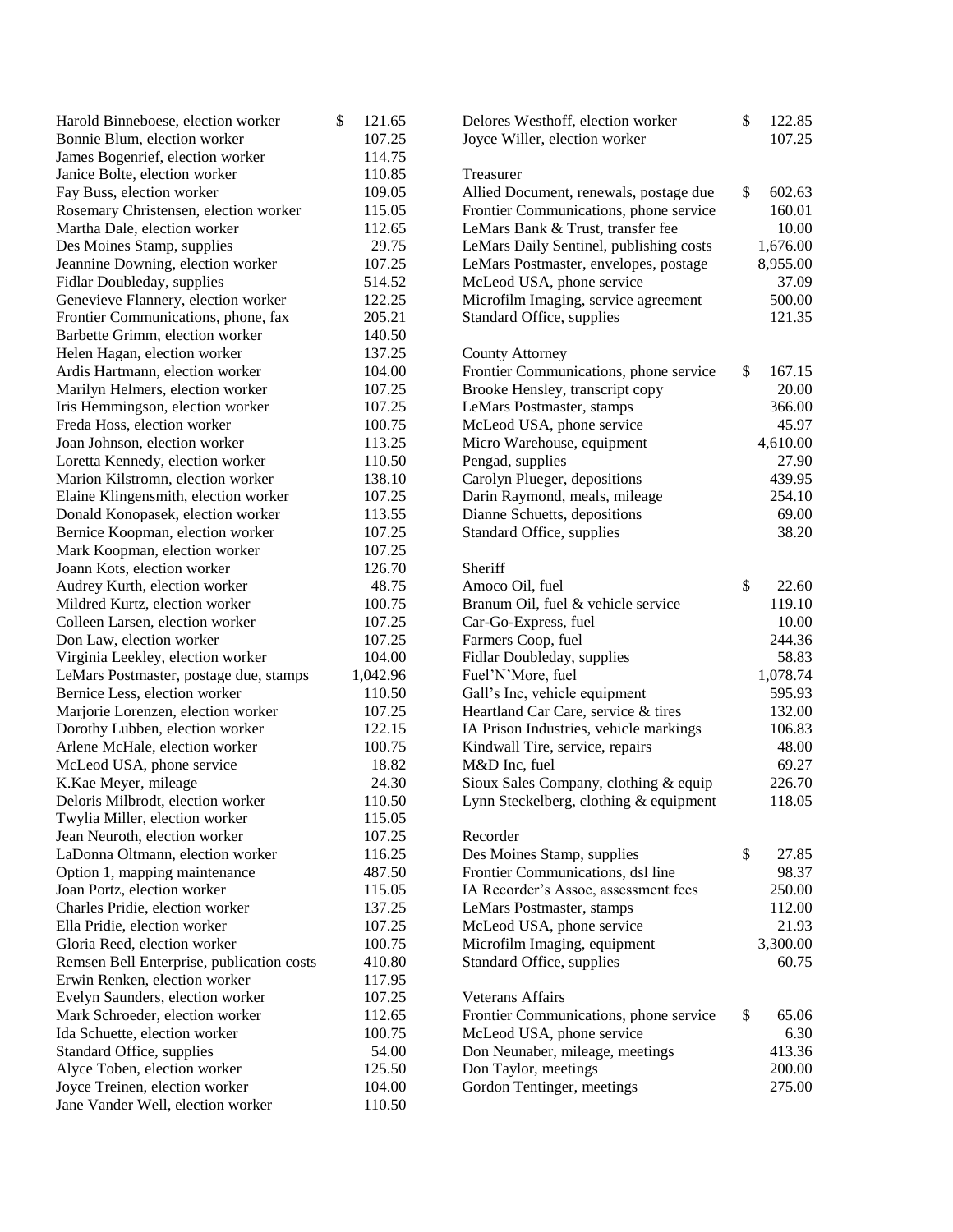| <b>Conservation Board</b>                                      |             | <b>District Court</b>                      |    |            |
|----------------------------------------------------------------|-------------|--------------------------------------------|----|------------|
| Auto Pride Car Wash, washes                                    | \$<br>8.36  | Ply Co Sheriff, fees                       |    | 431.20     |
| Bak Equipment, mower parts                                     | 28.48       |                                            |    |            |
| Bentson Pest Control, pest control                             | 85.00       | Communications                             |    |            |
| Bomgaars, parts, supplies                                      | 440.90      | Frontier Communications, phone service     | \$ | 544.68     |
| Branum Oil, repairs                                            | 128.45      | IA Dept/Transport, computer hardware       |    | 233.40     |
| Mari Dahlen, mileage                                           | 14.10       | MidAmerican Energy, utilities              |    | 212.18     |
| Higman Sand/Gravel, gravel                                     | 376.80      | Motorola Inc, service contract             |    | 665.70     |
| Hinton Postmaster, stamps                                      | 342.00      | Office Systems, copier contract            |    | 36.00      |
| HyVee, supplies                                                | 38.49       | Standard Office, supplies                  |    | 68.83      |
| Jack's Uniforms, pants                                         | 33.70       |                                            |    |            |
| Jim's Hardware, screen repairs                                 | 18.00       | Courthouse                                 |    |            |
| Dave Klingensmith, mileage                                     | 161.40      | Aramark, mats                              | \$ | 209.32     |
| Kirk Klohs, mileage                                            | 141.60      | Frontier Communications, phone service     |    | 97.46      |
| Wayne Kruse, mileage                                           | 165.60      | Hardware Hank, materials                   |    | 224.09     |
| L.G. Everist, stone                                            | 1,352.64    | LeMars, City of, water & sewer             |    | 70.30      |
| LeMars Daily Sentinel, subscription                            | 128.95      | Life Skills, cleaning services             |    | 893.78     |
| LeMars Ford Mercury, tail light                                | 35.33       | McLeod USA, phone service                  |    | 16.67      |
| Menards, mail slot                                             | 25.72       | Micro Warehouse, equipment                 |    | 1,078.00   |
| Nature Conservancy, registration                               | 100.00      | MidAmerican Energy, utilities              |    | 1,763.60   |
| Northern IA Telephone, phone service                           | 121.60      | O'Keefe Elevator, repairs                  |    | 378.00     |
| Nuebel Chevrolet, repair manifold                              | 423.09      |                                            |    |            |
| Orange City Sanitation, garbage pick up                        | 97.25       | Data Processing                            |    |            |
| Ruhland Nurseries, trees                                       | 414.00      | Frontier Communications, DSL line          | \$ | 17.34      |
| Dennis Sohl, expenses                                          | 133.66      | McLeod USA, phone service                  |    | 8.23       |
| Standard Office, copy paper                                    | 27.30       | Micro Warehouse, disks, backups            |    | 1,730.00   |
| Brett Udell Trucking, hauling rock                             | 400.00      |                                            |    |            |
| Verizon Wireless, cell phones                                  | 70.14       | Juvenile Probation                         |    |            |
|                                                                | 23.10       | Cherokee Co Sheriff, fees                  |    | 19.00      |
| Vern Anderson, tractor parts                                   |             |                                            | \$ | 20.98      |
| Wagner Auto, parts                                             | 17.55       | LeMars Daily Sentinel, costs               |    |            |
| Wigman Company, replacement cartridge                          | 20.63       |                                            |    |            |
| Ron Wilmot, mileage, meetings                                  | 189.90      | <b>Local Emergency Management Services</b> |    |            |
| Yamaha Golf, ATV                                               | 6,963.00    | Local Emerg Mgmt Fund, qrtr allotment      |    | \$6,755.00 |
| Weed Commission                                                |             | <b>Community Services</b>                  |    |            |
| Chem-Trol, contract spraying                                   | \$8,357.44  | Life Skills, costs, budget                 |    | \$3,500.00 |
| Dirks Motor, service                                           | 32.96       | Synergy Center, in-patient services        |    | 1,820.00   |
| Schaben Industries, sprayer parts                              | 112.20      |                                            |    |            |
|                                                                |             | Nondepartmental                            |    |            |
| <b>Human Services</b>                                          |             | C.A. Bartolozzi, ins reimb                 | \$ | 87.38      |
| Arch Wireless, paging service                                  | \$<br>18.87 | Byron Blackburn, trustee meeting           |    | 20.00      |
| Lora DeLair, cleaning services                                 | 392.00      | Wilbur Boggs, mowing                       |    | 120.00     |
| Frontier Communications, phone service                         | 209.01      | Kris Callahan, ins reimb                   |    | 214.55     |
| LeMars, City of, water & sewer                                 | 22.60       | Jerry Groenhagen, ins reimb                |    | 173.20     |
| LeMars Estates, rent assistance                                | 188.00      | Kara Harpenau, ins reimb                   |    | 16.04      |
| Mike Anthony Plbg Htg, service calls                           | 82.50       | Harley Hiemstra, trustee meeting           |    | 20.00      |
|                                                                | 7.08        | Lisa Knutson, ins reimb                    |    | 35.59      |
| Standard Office, supplies<br>Van's Sanitation, garbage pick up | 33.43       |                                            |    | 5.00       |
|                                                                |             | Jeffrey Kramer, ins reimb                  |    |            |
| <b>Correctional Services</b>                                   |             | James Lindgren, trustee meeting            |    | 20.00      |
|                                                                | 165.79      | Floyd Pfaffle, trustee meeting             |    | 20.00      |
| Family Pharmacy, inmate meds                                   | \$          | Jill Renken, ins reimb                     |    | 47.21      |
| Jack's Uniforms, equipment                                     | 72.95       | Rachael Siebens, ins reimb                 |    | 51.06      |
| LeMars, City of, water & sewer                                 | 201.63      | Jack Spies, ins reimb                      |    | 46.31      |
| Sioux Sales Company, clothing & equip                          | 108.85      | Mike Van Otterloo, ins reimb               |    | 51.20      |
| Woodbury Co Sheriff, electronic monitoring                     | 81.00       | David Vander Hamm, ins reimb               |    | 196.80     |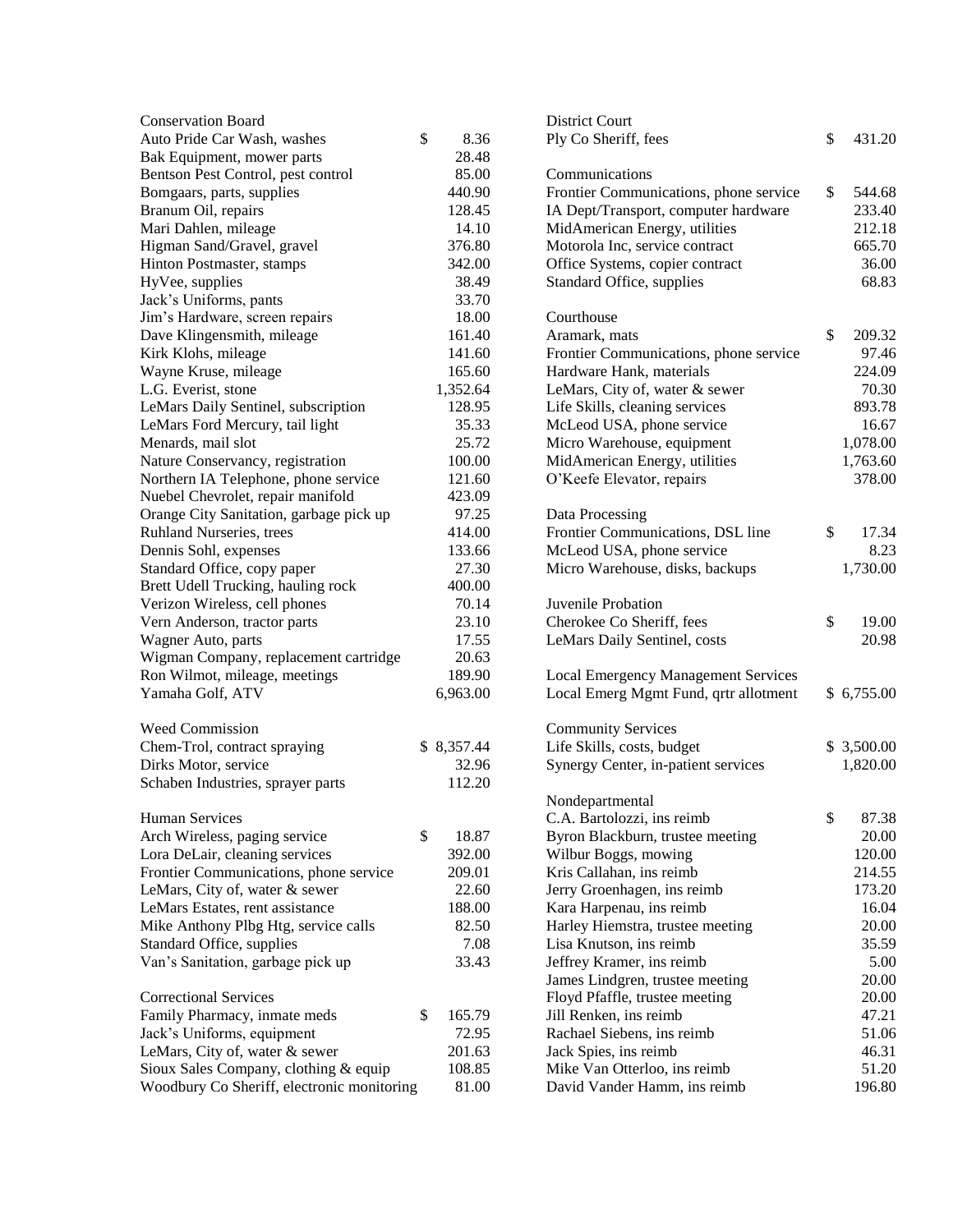| MH-DD SERVICES FUND                        |              | Merrill, City of, sundry                         | \$       | 22.48       |
|--------------------------------------------|--------------|--------------------------------------------------|----------|-------------|
| Mental Health Administrator                |              | Micro Warehouse, supplies                        |          | 1,878.97    |
| Hope Haven, services for 5/02              | \$5,855.20   | MidAmerican Energy, sundry                       |          | 76.33       |
| IA Dept/ Human Services, services 4/02     | 23,507.11    | Travis Moller, grounds                           |          | 120.00      |
| Mid-Step Services, services for 5/02       | 932.10       | Gerry Neuroth, gasoline                          |          | $10.00\,$   |
| Sharon Nieman, mileage                     | 16.20        | Plymouth Feeds, parts                            |          | 8.45        |
| Plymouth Life, services for 5/02           | 13,965.70    | Radiator Works, service, parts                   |          | 903.50      |
| Village NW Unlimited, services for 5/02    | 1,062.40     | Remsen Mfg, parts                                |          | 21.00       |
|                                            |              | Remsen Utilities, sundry                         |          | 144.33      |
| <b>RURAL SERVICES BASIC FUND</b>           |              | Road Machine/Supply, parts                       |          | 217.10      |
| Sanitarian                                 |              | Thomas Rohe, ins reimb                           |          | 428.05      |
|                                            | \$<br>386.25 |                                                  |          |             |
| Scott Goeken, 2 well closings              |              | Rolling Oil, diesel fuel                         |          | 2,039.40    |
| C Gordon Greene, mileage                   | 110.37       | Dan Ruhland, ins reimb                           |          | 67.54       |
| Craig Langel, well closing                 | 192.50       | Schorg's Amoco, fuel                             |          | 268.19      |
| McLeod USA, phone service                  | 7.33         | Roger Shuff, shoulders                           |          | 190.00      |
| Siouxland Hlth Dept, water sample analysis | 160.00       | Sioux City Bolt, parts                           |          | 157.68      |
| Tri-S Farms, well closing                  | 200.00       | Curt Sitzmann, ins reimb                         |          | 92.56       |
|                                            |              | Southern Sioux Co Rural, sundry                  |          | 77.24       |
| Zoning                                     |              | Standard Office, supplies                        |          | 351.38      |
| LeMars Daily Sentinel, notices             | \$<br>12.14  | Luke Steeg, 6-1 & 6-8-02                         |          | 45.00       |
| Alan Lucken, postage                       | 27.20        | Wagner Auto, sundry                              |          | 368.89      |
|                                            |              | Floyd Waterbury, ins reimb                       |          | 29.51       |
| Nondepartmental                            |              | West Iowa Telephone, sundry                      |          | 19.09       |
| Ply Co Solid Waste Agency, May hauling     | \$5,282.16   | Ziegler Inc, sundry                              |          | 9,987.13    |
|                                            |              |                                                  |          |             |
| SECONDARY ROAD FUND                        |              | <b>CAPITAL PROJECTS</b>                          |          |             |
| County Engineer                            |              | Courthouse                                       |          |             |
| Aramark Uniform, sundry                    | 152.28<br>\$ | Chief Industries, costs                          |          | \$20,849.31 |
| Bekins Fire/Safety, safety                 | 1,259.70     | Langel Electric, costs<br>LeMars, City of, costs |          | 3,325.00    |
| Branum Oil, diesel fuel                    | 548.42       |                                                  | 2,709.40 |             |
| Charlie's Repair, fuel, gasoline           | 754.40       | Moore & Associates, arch fees                    | 3,036.98 |             |
| Cooperative Gas/Oil, tires & tubes         | 100.00       | PCS & Associates, jail fees/reimb                |          | 15,942.10   |
| Dakota land Auto Glass, supplies           | 60.00        | Tessler's Inc, costs                             | 5,753.20 |             |
| Dell Marketing, machines & fixtures        | 1,120.00     | Wiltgen Const, costs                             |          | 58,162.80   |
| Farmers Coop, diesel fuel                  | 2,665.82     |                                                  |          |             |
| Floyd Valley Hospital, safety              | 375.00       | ECONOMIC DEVELOPMENT FUND                        |          |             |
| Fremont Tire, tires & tubes                | 28.00        | Economic Development                             |          |             |
| Paul Galles, ins reimb                     | 9.80         | Frontier Communications, phone service           | \$       | 35.23       |
| W.W. Grainger, parts                       | 36.41        | Standard Office, supplies                        |          | 32.18       |
| Graves Construction, project               | 46,329.46    |                                                  |          |             |
| Great Plains, parts                        | 628.22       | <b>LOCAL EMERGENCY MANAGEMENT</b>                |          |             |
| Hardware Hank, buildings                   | 29.77        | <b>Local Emergency Management Services</b>       |          |             |
| Heartland Car Care, tires & tubes          | 638.92       | Kurt Kuester, dive team training                 | \$       | 19.26       |
| Hentges Oil, fuel, gasoline, kerosene      | 8,716.32     | Mark Varenhorst, dive team training              |          | 38.00       |
| Hickory Tech, sundry                       | 34.95        |                                                  |          |             |
|                                            | 22.50        |                                                  |          |             |
| City of Hinton, sundry                     |              | CO ASSESSOR AGENCY FUND                          |          |             |
| Brent Hobson, grounds                      | 355.00       | Co Assessor                                      |          |             |
| Russ Hobson, ins reimb                     | 19.20        | Judith DeBoer, city directories                  | \$       | 32.62       |
| I.D.A.L.S., land purchase & condemn        | 495.50       | Frontier Communications, phone service           |          | 82.16       |
| IA Prison Industries, signs                | 2,737.40     | Jerry Groenhagen, mileage                        |          | 36.00       |
| J-W Tank Line, diesel fuel                 | 436.77       | McLeod USA, phone service                        |          | 20.21       |
| Janitor Depot, supplies                    | 13.50        | Micro Warehouse, data processing                 |          | 11.11       |
| Jim's Hardware, tools, parts               | 20.69        |                                                  |          |             |
| Kingsley Building Ctr, miscellaneous       | 13.05        | <b>GENERAL BASIC FUND</b>                        |          |             |
| Linweld, supplies                          | 129.15       | <b>County Attorney</b>                           |          |             |
| Mercy Business Hlth, safety                | 50.00        | Virginia Beach Dist Court, copy/judgement \$     |          | 2.00        |